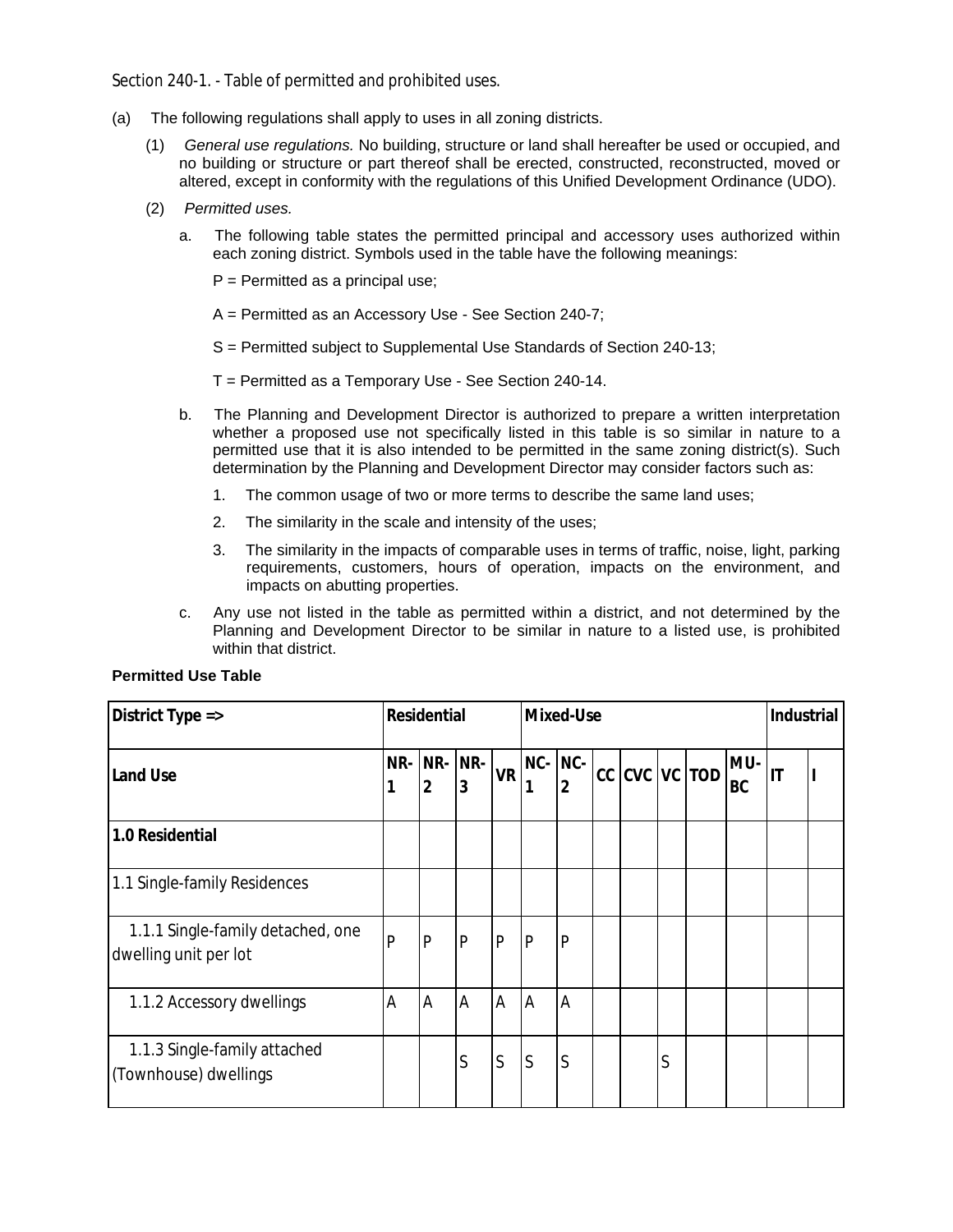| 1.1.4 Cottage Cluster development                                                                                                             |   | S | $\mathsf S$  | S           |                |              |             |                |              |                |                |   |              |
|-----------------------------------------------------------------------------------------------------------------------------------------------|---|---|--------------|-------------|----------------|--------------|-------------|----------------|--------------|----------------|----------------|---|--------------|
| 1.2 Multifamily Residences                                                                                                                    |   |   |              |             |                |              |             |                |              |                |                |   |              |
| 1.2.1 Multifamily development,<br>including accessory uses (such as<br>health club, tennis courts, pool, and<br>similar uses)                 |   |   |              | S           | ls             | S            | S           |                | S            | S              | S              |   |              |
| 1.2.2 Live-work units                                                                                                                         |   |   | S            | S           | $\overline{S}$ | S            |             |                | S            | S              | S              |   |              |
| 1.3 Mixed-use                                                                                                                                 |   |   |              |             |                |              |             |                |              |                |                |   |              |
| 1.3.1 Mixed-use development                                                                                                                   |   |   |              |             | $\mathsf{S}$   | $\mathsf{S}$ | S           |                | S            | S              | $\overline{S}$ |   |              |
| 1.3.2 Convertible Space                                                                                                                       |   |   |              |             |                |              | S           |                | $\mathsf{S}$ | S              | $\overline{S}$ |   |              |
| 1.4 Home Occupations                                                                                                                          |   |   |              |             |                |              |             |                |              |                |                |   |              |
| 1.4.1 Home occupation                                                                                                                         | A | A | A            | A           | $\mathsf A$    | A            | A           |                | A            | $\overline{A}$ | A              |   |              |
| 1.5 Homes emphasizing special<br>services, treatment or supervision                                                                           |   |   |              |             |                |              |             |                |              |                |                |   |              |
| 1.5.1 Group Residential Facilities,<br>other than personal care                                                                               |   |   | S            | S           |                |              |             |                |              |                |                |   |              |
| 1.5.2 Personal care homes, not<br>used primarily for the treatment of<br>contagious diseases, alcoholism, drug<br>addiction or mental illness |   | S | $\vert$ S    | S           |                |              | $\mathsf S$ | $\overline{S}$ | S            | S              |                |   |              |
| 1.5.3 Child and personal care uses<br>(including group day care homes, and<br>child care learning centers)                                    |   |   | $\mathsf{S}$ | $\mathsf S$ | ls             | $\mathsf S$  | S           | S              | $\mathsf S$  | S              | S              |   |              |
| 1.5.4 Family Day Care Homes                                                                                                                   | А | A | A            |             |                |              |             |                |              |                |                |   |              |
| 1.6 Institutional Residence or care or<br>confinement facilities                                                                              |   |   |              |             |                |              |             |                |              |                |                |   |              |
| 1.6.1 Hospitals, clinics, other<br>medical (including mental health)                                                                          |   |   |              |             |                |              | P           | P              | P            | $\mathsf{P}$   | P              | P | $\mathsf{P}$ |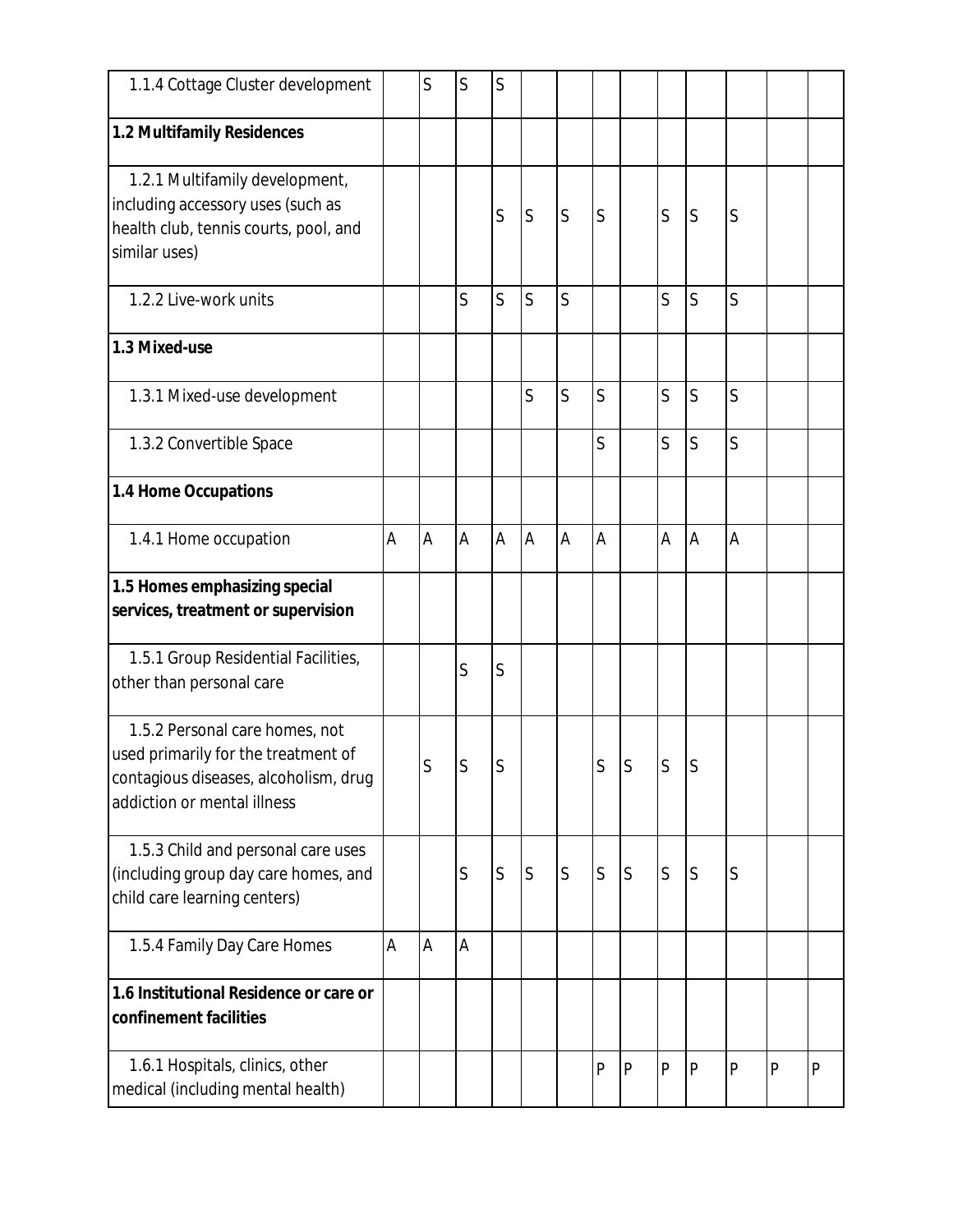| treatment facilities                                                                                                                       |   |        |              |   |                |   |              |                |              |              |              |              |              |
|--------------------------------------------------------------------------------------------------------------------------------------------|---|--------|--------------|---|----------------|---|--------------|----------------|--------------|--------------|--------------|--------------|--------------|
| 1.6.2 Nursing care institutions,<br>intermediate care institutions,<br>handicapped or infirm institutions,<br>child care institutions      |   |        |              | P |                |   | $\mathsf{P}$ | $\overline{P}$ | $\mathsf{P}$ |              |              |              |              |
| 1.6.3 Institutions (other than<br>halfway houses) where mentally ill<br>persons are confined                                               |   |        |              |   |                |   | P            |                |              |              |              |              |              |
| 1.7 Hospitality housing, rooms for<br>rent situations                                                                                      |   |        |              |   |                |   |              |                |              |              |              |              |              |
| 1.7.1 Rooming houses, boarding<br>houses                                                                                                   |   |        |              | S |                |   |              |                |              |              |              |              |              |
| 1.7.2 Tourist homes (bed and<br>breakfast), and other temporary<br>residences renting by the day or week                                   |   |        | $\mathsf{P}$ | P | P              | P | Ρ            | P              | P            | P            |              |              |              |
| 1.7.3 Hotels, motels and similar<br>businesses or institutions providing<br>overnight accommodations                                       |   |        |              |   |                |   | P            | $\mathsf{P}$   | P            | $\mathsf{P}$ | P            |              |              |
| 1.7.4 Extended-stay motels/hotels                                                                                                          |   |        |              |   |                |   | S            | S              | S            | S            | S            |              |              |
| 1.7.5 Short-term rentals                                                                                                                   | S | S      | S            | S | $\overline{S}$ | S | S            | S              | S            | S            |              |              |              |
| 1.8 Temporary manufactured<br>housing                                                                                                      |   |        |              |   |                |   |              |                |              |              |              |              |              |
| 1.8.1 Temporary manufactured<br>housing approved in the event of an<br>emergency, construction, or repair                                  | T | $\top$ | T            | T |                |   |              |                | T            | Τ            |              |              |              |
| 2.0 Sales and Rental of Goods,<br><b>Merchandise or Equipment</b>                                                                          |   |        |              |   |                |   |              |                |              |              |              |              |              |
| 2.1 Sales or rental of goods,<br>merchandise or equipment<br>establishments, 50,000 s.f. or less, not<br>included in Sales and Rental uses |   |        |              | P | P              | P | P            | P              | $\mathsf{P}$ | P            | $\mathsf{P}$ | $\mathsf{P}$ | $\mathsf{P}$ |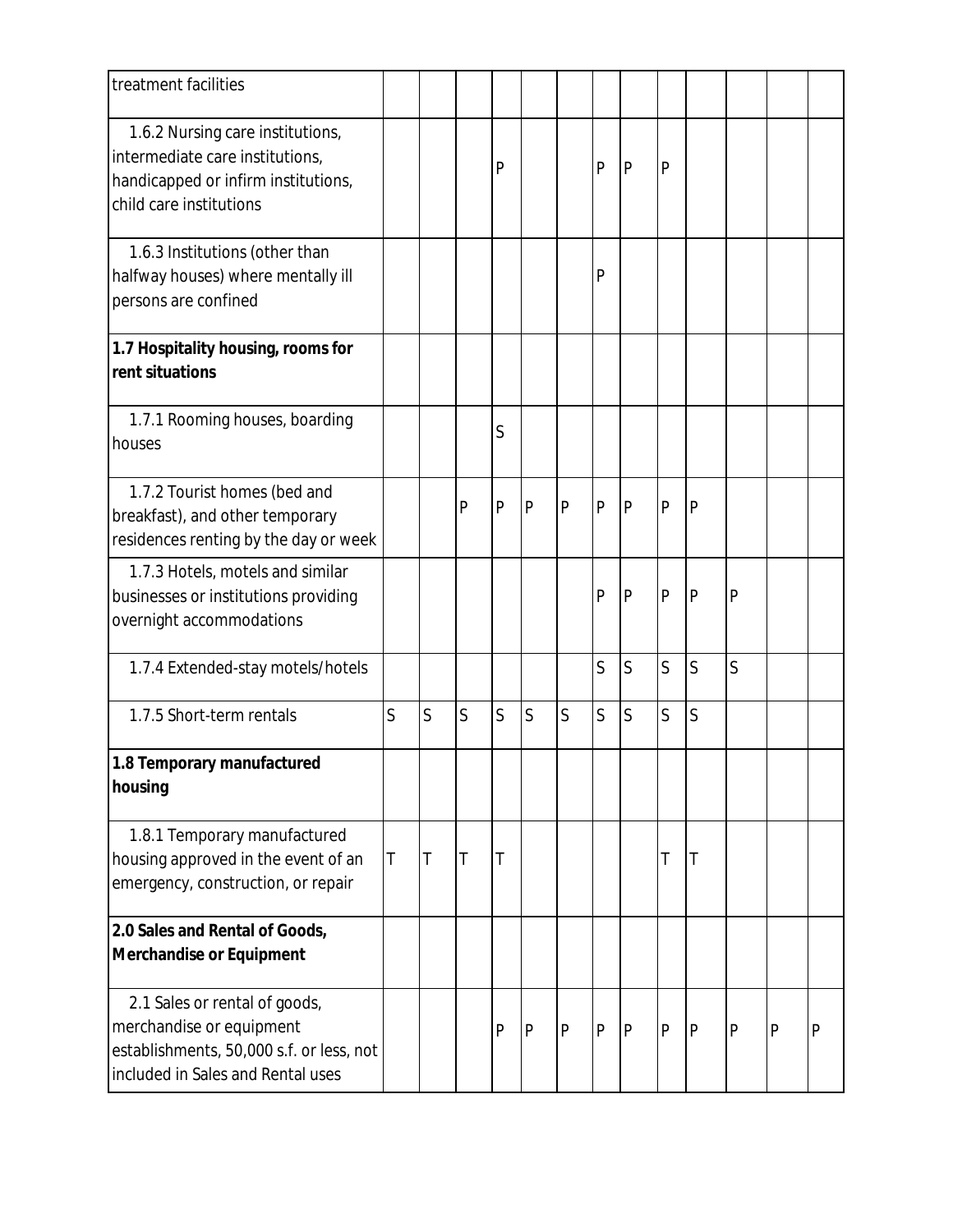| listed below                                                                                                                                            |  |   |              |                         |                         |              |              |              |                |                |                |              |
|---------------------------------------------------------------------------------------------------------------------------------------------------------|--|---|--------------|-------------------------|-------------------------|--------------|--------------|--------------|----------------|----------------|----------------|--------------|
| 2.2 Sales or rental of goods,<br>merchandise or equipment<br>establishments, over 50,000 s.f., not<br>included in Sales and Rental uses<br>listed below |  |   | P            |                         |                         | P            | l P          | $\mathsf{P}$ | P              | $\overline{P}$ | $\overline{P}$ | P            |
| 2.3 Sales or rental establishments<br>with drive-through facilities (not<br>permitted on storefront streets)                                            |  |   |              | $\overline{\mathsf{S}}$ | $\overline{\mathsf{S}}$ | S            |              |              |                |                | S              | S            |
| 2.4 Bicycle sales and repair shops                                                                                                                      |  |   | P            | P                       | P                       | $\mathsf{P}$ | $\mathsf{P}$ | P            | P              | P              | $\overline{P}$ | $\mathsf{P}$ |
| 2.6 Convenient cash businesses                                                                                                                          |  |   |              |                         |                         | $\mathsf S$  | $\mathsf S$  | $\mathsf S$  |                |                | S              | $\mathsf S$  |
| 2.7 Corner commercial (see list of<br>specific uses in Sec. 240-13)                                                                                     |  | S |              |                         |                         |              |              |              |                |                |                |              |
| 2.8 Drive-in theater                                                                                                                                    |  |   |              |                         |                         | S            |              |              |                |                | S              | S            |
| 2.9 Electrical supply store                                                                                                                             |  |   |              |                         |                         | $\mathsf{P}$ |              | P            | P              |                | $\overline{P}$ | $\mathsf{P}$ |
| 2.10 Farm equipment sales and<br>service                                                                                                                |  |   |              |                         |                         |              |              |              |                |                | $\overline{P}$ | P            |
| 2.11 Food stores and groceries<br>50,000 s.f. or less                                                                                                   |  |   | P            | $\mathsf{P}$            | P                       | P            |              | P            | P              | $\mathsf{P}$   | $\overline{P}$ | $\mathsf{P}$ |
| 2.12 Food stores and groceries<br>greater than 50,000 s.f.                                                                                              |  |   | $\mathsf{P}$ |                         |                         | P            |              | P            | $\mathsf{P}$   | $\mathsf{P}$   | $\mathsf{P}$   | P            |
| 2.13 Lumber and other building<br>material establishments                                                                                               |  |   |              |                         |                         | P            |              |              |                |                | $\overline{P}$ | $\mathsf{P}$ |
| 2.14 Growler Stores                                                                                                                                     |  |   |              | P                       | P                       | $\mathsf{P}$ | $\mathsf{P}$ | P            | $\mathsf{P}$   | $\mathsf{P}$   | $\overline{P}$ | $\mathsf{P}$ |
| 2.15 Newsstands                                                                                                                                         |  |   | $\mathsf{P}$ | P                       | P                       | $\mathsf{P}$ | P            | P            | $\overline{P}$ | $\mathsf{P}$   | $\overline{P}$ |              |
| 2.16 Office equipment and<br>supplies, sales and service, including<br>accessory printing operations                                                    |  |   |              |                         |                         | $\mathsf{P}$ | P            | P            | P              | $\mathsf{P}$   | $\overline{P}$ | P            |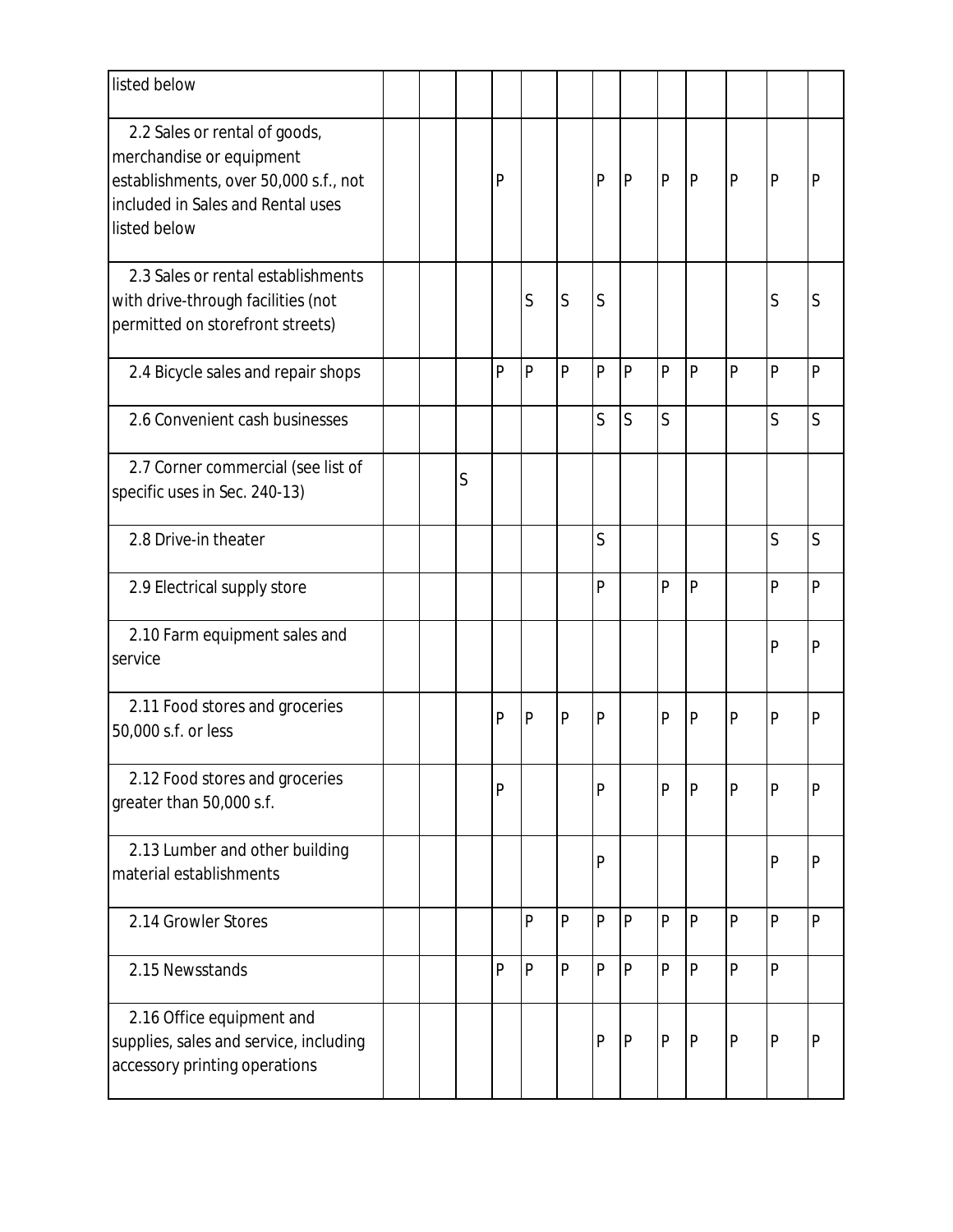| 2.17 Outdoor retail sales of goods<br>in connection with a permanent<br>establishment                                                                                    |  | T | T | Τ              | T            |              | T            | Τ            | T              | $\top$         | Τ            |
|--------------------------------------------------------------------------------------------------------------------------------------------------------------------------|--|---|---|----------------|--------------|--------------|--------------|--------------|----------------|----------------|--------------|
| 2.18 Package stores for the sale of<br>alcoholic beverages                                                                                                               |  |   |   |                | S            | S            | $\mathsf S$  | S            | S              | S              | S            |
| 2.20 Pawn shops                                                                                                                                                          |  |   |   |                |              |              |              |              |                | S              |              |
| 2.21 Plumbing and AC/heating<br>equipment dealers                                                                                                                        |  |   |   |                | $\mathsf{P}$ | $\mathsf{P}$ | P            |              |                | $\overline{P}$ | $\mathsf{P}$ |
| 2.22 Printing, publishing and<br>reproducing establishments, including<br>photoengraving, typesetting,<br>electrotyping and stereotyping and<br>bookbinding related work |  |   |   |                | $\mathsf{P}$ |              | P            | P            | $\mathsf{P}$   | $\overline{P}$ | P            |
| 2.23 Private postal and delivery<br>service                                                                                                                              |  |   |   |                | $\mathsf{P}$ | $\mathsf{P}$ |              |              |                | $\mathsf{P}$   | P            |
| 2.24 Shopping centers                                                                                                                                                    |  |   |   |                | $\mathsf{P}$ | $\mathsf{P}$ | P            | $\mathsf{P}$ | $\overline{P}$ | $\overline{P}$ | P            |
| 2.25 Sporting goods retail (may<br>include accessory indoor shooting<br>ranges)                                                                                          |  | S | S | S              | S            |              | S            | S            | S              | S              | S            |
| 2.27 Tobacco products shop                                                                                                                                               |  | S | S | S              | S            |              | Ś            | S            | S              | S              | S            |
| 2.28 Wholesale sales, with no<br>outdoor display or storage of goods                                                                                                     |  |   |   |                | P            |              | P            |              |                | $\mathsf{P}$   | P            |
| 2.29 Wholesale sales, with outdoor<br>display or storage of goods                                                                                                        |  |   |   |                |              |              |              |              |                | $\mathsf{P}$   | $\mathsf{P}$ |
| 2.31 Fireworks Sales                                                                                                                                                     |  |   |   |                |              |              |              |              | S              | S              |              |
| 3.0 Restaurants                                                                                                                                                          |  |   |   |                |              |              |              |              |                |                |              |
| 3.1 Restaurants with no substantial<br>carry-out or delivery service, no drive-<br>in or drive-through service, with no<br>service or consumption outside fully          |  | P | P | $\overline{P}$ | P            | P            | $\mathsf{P}$ | $\mathsf{P}$ | $\mathsf{P}$   |                |              |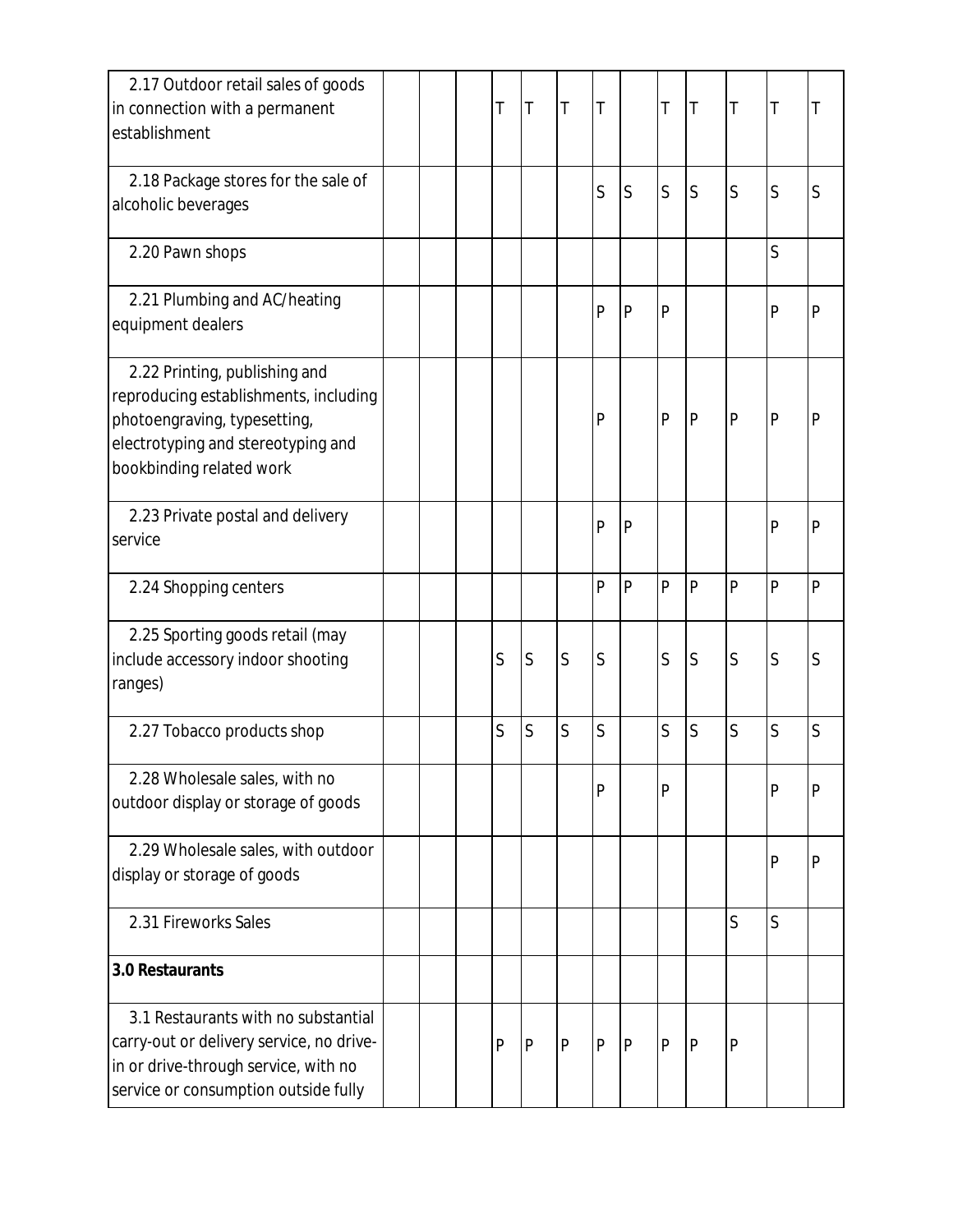| enclosed structure (eating<br>establishments with just inside dining)                                                    |  |              |                         |   |   |              |              |   |   |              |              |
|--------------------------------------------------------------------------------------------------------------------------|--|--------------|-------------------------|---|---|--------------|--------------|---|---|--------------|--------------|
| 3.2 Restaurants with outdoor<br>dining                                                                                   |  | $\mathsf{S}$ | $\overline{\mathsf{S}}$ | S | S | S            | S            | S | S |              |              |
| 3.3 Restaurants with carry-out and<br>delivery service, no consumption on<br>the premises                                |  |              |                         |   | P | $\mathsf{P}$ |              |   |   |              |              |
| 3.4 Brew pubs                                                                                                            |  | S            | $\overline{S}$          | S | S |              | Ś            | S | S |              |              |
| 3.5 Restaurants with drive-through<br>facilities (not permitted on storefront<br>streets)                                |  |              |                         |   | S |              |              |   |   |              |              |
| 3.6 Restaurant providing hookah                                                                                          |  |              |                         |   | Ś |              |              |   |   |              |              |
| 3.7 Event Center                                                                                                         |  |              |                         |   | P |              | $\mathsf{P}$ | P | P | P            |              |
| 4.0 Motor vehicle-related sales and<br>service operations and modifications                                              |  |              |                         |   |   |              |              |   |   |              |              |
| 4.1 Automobile dealerships - motor<br>vehicle sales and leasing, with repair<br>and body work as an accessory use        |  |              |                         |   | S |              |              |   |   |              |              |
| 4.2 Automobile parts and tire<br>stores, both retail and wholesale (e.g.,<br>tires, mufflers, etc.)                      |  |              |                         |   | P |              |              |   |   | $\mathsf{P}$ | $\mathsf{P}$ |
| 4.3 Motor vehicle repair and<br>maintenance, not including<br>substantial body work                                      |  |              |                         |   | P |              |              |   |   | $\mathsf{P}$ | P            |
| 4.4 Motor vehicle repair and<br>maintenance, including painting and<br>body work and modifications as a<br>principal use |  |              |                         |   | P |              |              |   |   | $\mathsf{P}$ | $\mathsf{P}$ |
| 4.5 Automotive wash services (Car<br>Wash), as a principal use                                                           |  |              |                         |   | S |              |              |   |   | S            | S            |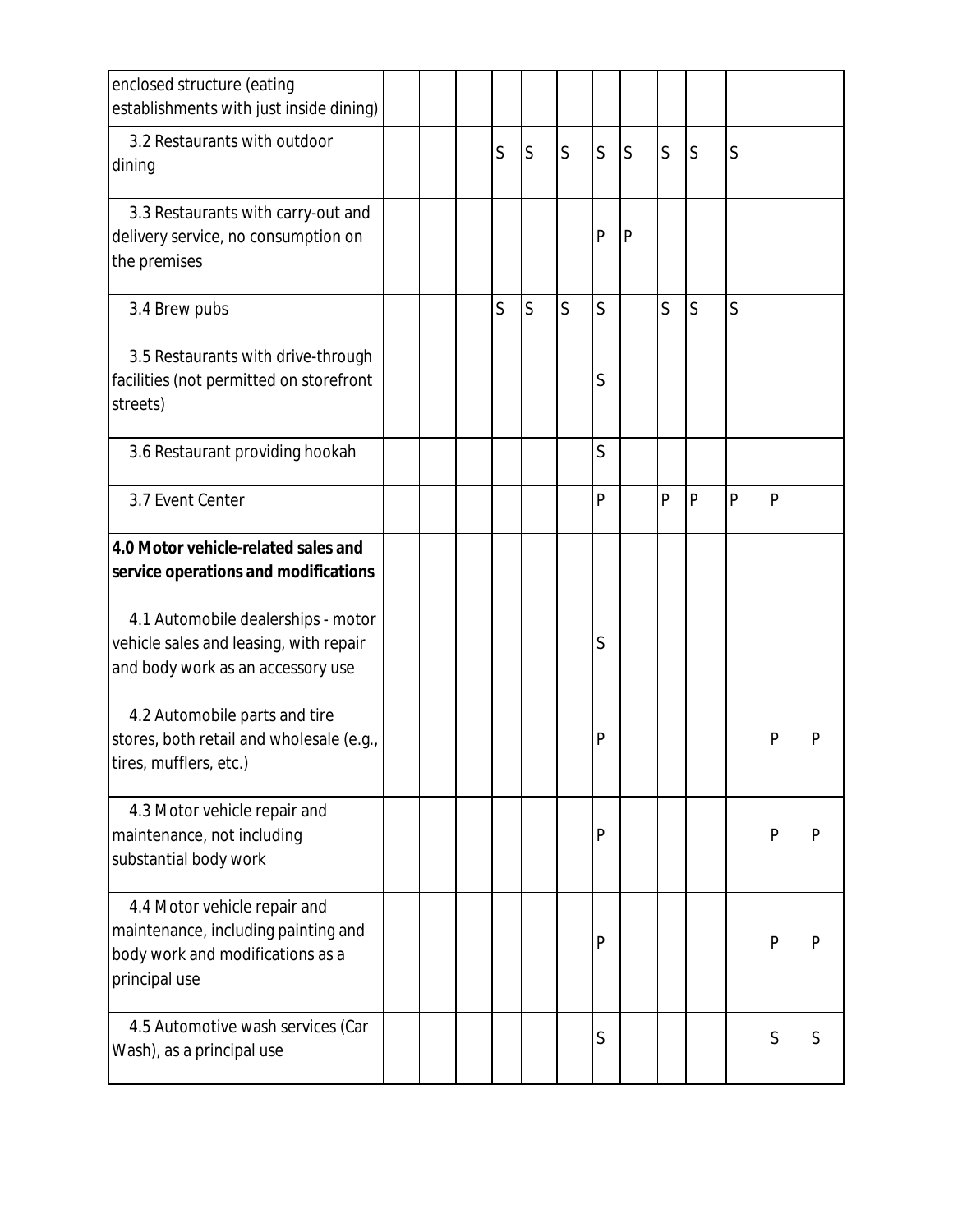| 4.6 Manufactured Home and travel<br>trailer sales                                                                                                     |  |   |              |                |              |              |              |              |                | $\overline{P}$ | P            |
|-------------------------------------------------------------------------------------------------------------------------------------------------------|--|---|--------------|----------------|--------------|--------------|--------------|--------------|----------------|----------------|--------------|
| 4.7 Automobile rental<br>establishments                                                                                                               |  |   |              |                | S            |              |              |              |                |                |              |
| 4.8 Truck and trailer lease and<br>rental establishments                                                                                              |  |   |              |                |              |              |              |              |                | $\mathsf{P}$   | P            |
| 4.9 Gasoline station with<br>convenience store                                                                                                        |  |   |              |                | S            |              |              |              |                | S              | S            |
| 4.10 Boat, boat trailer, and other<br>recreational vehicle sales and repair,<br>provided all repair work is conducted<br>within an enclosed structure |  |   |              |                |              |              |              |              |                | $\mathsf{P}$   | P            |
| 4.11 Bus station                                                                                                                                      |  |   |              |                | S            | S            | $\mathsf S$  | S            | S              | S              | $\mathsf S$  |
| 5.0 Services - Office, Clerical, Repair,<br>Research and Personal, not primarily<br>related to the sale of goods or<br>merchandise                    |  |   |              |                |              |              |              |              |                |                |              |
| 5.1 General Office                                                                                                                                    |  | P | P            | P              | P            | $\mathsf{P}$ | P            | $\mathsf{P}$ | P              | $\mathsf{P}$   | P            |
| 5.2 Personal services, other than<br>those listed below                                                                                               |  | P | P            | $\mathsf{P}$   | P            | P            | P            | P            | $\mathsf{P}$   | $\mathsf{P}$   | P            |
| 5.3 Acupuncture Clinic                                                                                                                                |  |   | $\mathsf{P}$ | $\mathsf{P}$   | $\mathsf{P}$ |              | P            | $\mathsf{P}$ | $\overline{P}$ | $\overline{P}$ | $\mathsf{P}$ |
| 5.4 Ambulance services                                                                                                                                |  |   |              |                | P            |              |              |              |                | $\overline{P}$ | $\mathsf{P}$ |
| 5.5 Automatic Teller Machines<br>(ATMs)                                                                                                               |  |   |              |                | А            |              | А            | A            | A              |                |              |
| 5.6 Banks and financial institutions<br>with no collateral goods storage on<br>site                                                                   |  |   |              |                | P            | P            | $\mathsf{P}$ | P            | $\mathsf{P}$   |                |              |
| 5.7 Barber and beauty shops and<br>other similar service establishments                                                                               |  | P | $\mathsf{P}$ | $\overline{P}$ | P            | P            | P            | P            | $\mathsf{P}$   | $\overline{P}$ | $\mathsf{P}$ |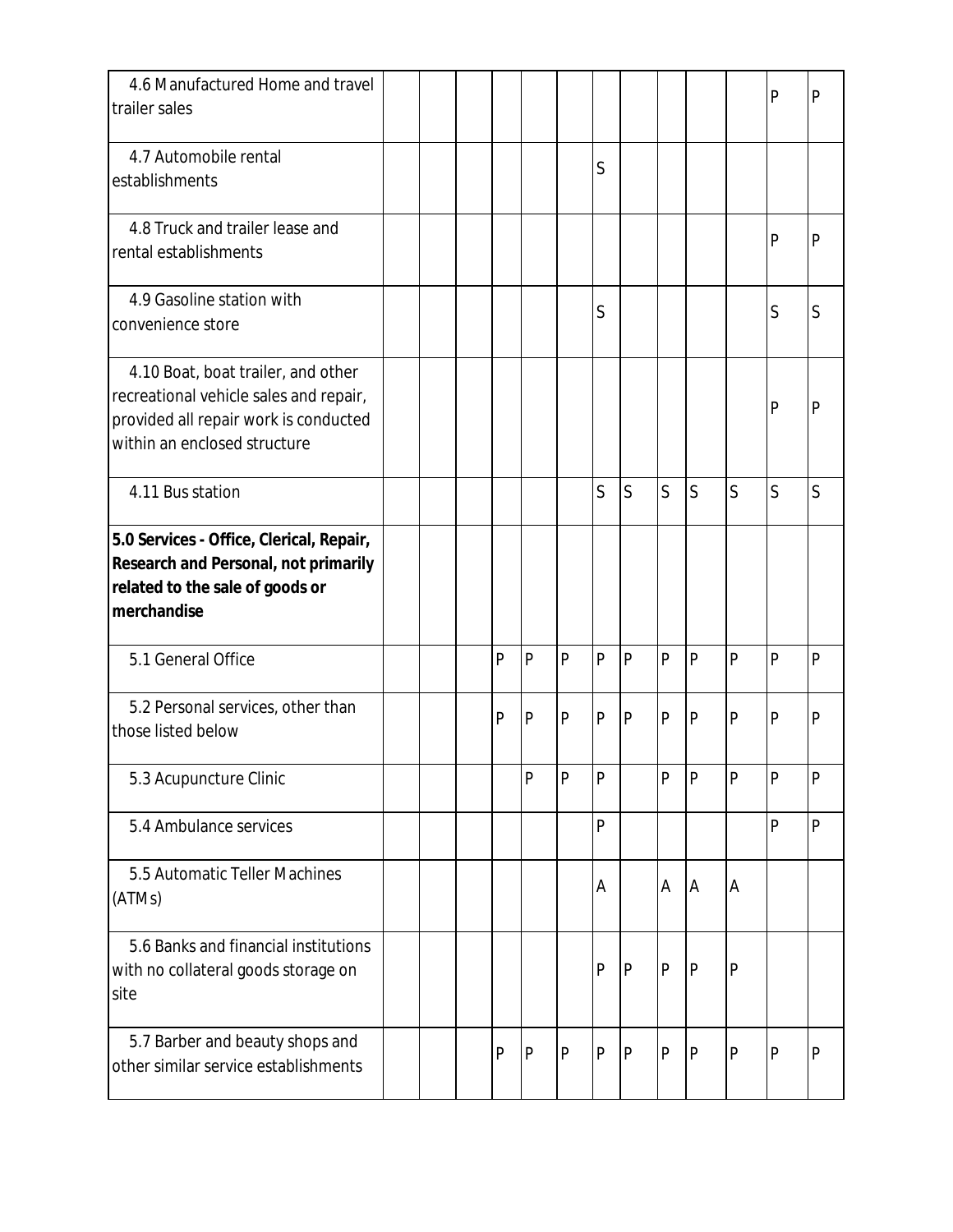| 5.10 Clinics, including medical,<br>dental, chiropractic, osteopathic and                                                                                                                     |   |   |                |   | P | $\mathsf{P}$ | $\mathsf{P}$ | P            | P              | $\overline{P}$ | P | $\mathsf{P}$   | $\mathsf{P}$ |
|-----------------------------------------------------------------------------------------------------------------------------------------------------------------------------------------------|---|---|----------------|---|---|--------------|--------------|--------------|----------------|----------------|---|----------------|--------------|
| similar operations                                                                                                                                                                            |   |   |                |   |   |              |              |              |                |                |   |                |              |
| 5.12 Contractors offices including<br>general building, heavy construction<br>and special trade, provided there is<br>not outdoor storage of equipment,<br>materials or construction vehicles |   |   |                |   |   |              |              | P            | P              |                |   | $\overline{P}$ | P            |
| 5.13 Contractors offices with<br>outdoor storage of equipment,<br>materials or construction vehicles                                                                                          |   |   |                |   |   |              |              |              |                |                |   |                | P            |
| 5.14 Fortune tellers and psychics                                                                                                                                                             |   |   |                |   |   |              |              |              |                |                |   | $\overline{P}$ | P            |
| 5.15 Landscaping Service                                                                                                                                                                      |   |   |                |   |   |              |              |              |                |                |   | P              | $\mathsf{P}$ |
| 5.16 Laundry and dry cleaning<br>drop-off                                                                                                                                                     |   |   |                |   | P | P            | $\mathsf{P}$ | P            | $\mathsf{P}$   | P              | P | $\mathsf{P}$   | P            |
| 5.17 Linen and diaper services                                                                                                                                                                |   |   |                |   |   |              |              |              |                |                |   |                | $\mathsf{P}$ |
| 5.18 Locksmiths and gunsmiths                                                                                                                                                                 |   |   |                |   |   |              | $\mathsf{P}$ | $\mathsf{P}$ | $\overline{P}$ |                |   | $\overline{P}$ | P            |
| 5.19 Medical and dental<br>laboratories                                                                                                                                                       |   |   |                |   |   |              | P            | P            | P              | P              | P | $\mathsf{P}$   | P            |
| 5.20 Massage establishment<br>(licensed by the state)                                                                                                                                         |   |   |                |   | S | S            | $\mathsf{S}$ | S            | S              | S              | S | S              | S            |
| 5.22 Repair services and trade<br>shops, including sheet metal,<br>upholstering, electrical, plumbing,<br>carpentry, sign painting and other<br>similar activities                            |   |   |                |   |   |              |              | P            |                |                |   | $\mathsf{P}$   | $\mathsf{P}$ |
| 5.23 Research and Experimental<br>testing laboratories                                                                                                                                        |   |   |                |   |   |              |              |              |                |                |   | $\overline{P}$ | $\mathsf{P}$ |
| 5.24 Satellite Dishes, as an<br>accessory structure                                                                                                                                           | Α | A | $\overline{A}$ | A | A | A            | A            | A            | A              | $\overline{A}$ | Α | A              | A            |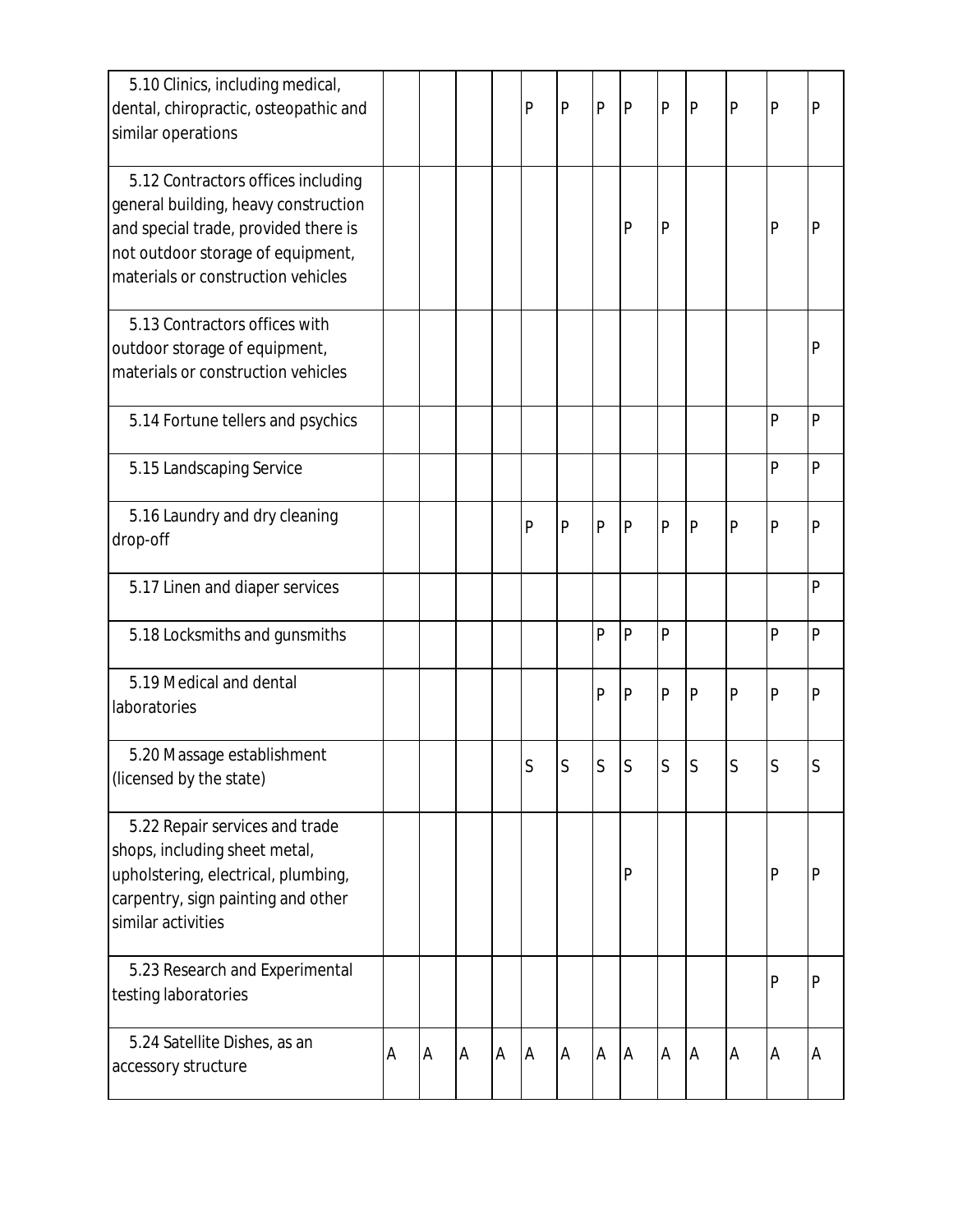| 5.25 Tailor, dressmaking and hat<br>making shops                                                                    |   |                |              |   | P            | P | P | $\mathsf{P}$ | $\mathsf{P}$ |                |                | P              | $\mathsf{P}$ |
|---------------------------------------------------------------------------------------------------------------------|---|----------------|--------------|---|--------------|---|---|--------------|--------------|----------------|----------------|----------------|--------------|
| 5.26 Tattoo establishments                                                                                          |   |                |              |   |              |   | S |              |              |                |                | S              | S            |
| 5.27 Taxi stands and dispatching<br>agencies                                                                        |   |                |              |   |              |   | P | $\mathsf{P}$ | $\mathsf{P}$ |                |                | $\mathsf{P}$   | $\mathsf{P}$ |
| 5.28 Spa establishment                                                                                              |   |                |              |   | S            | S | S | S            | S            | S              | S              | S              | S            |
| 5.29 Staffing Agency                                                                                                |   |                |              |   |              |   | P |              |              |                | $\mathsf{P}$   | $\overline{P}$ |              |
| 6.0 Recreation, amusement,<br>entertainment                                                                         |   |                |              |   |              |   |   |              |              |                |                |                |              |
| 6.1 Adult entertainment, including<br>adult book stores, and adult movies                                           |   |                |              |   |              |   |   |              |              |                |                |                | S            |
| 6.2 Baseball batting range                                                                                          |   |                |              |   |              |   | P |              | $\mathsf{P}$ |                |                | P              | P            |
| 6.3 Bowling Alleys                                                                                                  |   |                |              |   |              |   | P | $\mathsf{P}$ | $\mathsf{P}$ | $\overline{P}$ | $\mathsf{P}$   | $\mathsf{P}$   | $\mathsf{P}$ |
| 6.4 Golf driving range, and/or<br>miniature golf                                                                    |   |                |              |   |              |   | P |              |              |                |                | P              | $\mathsf{P}$ |
| 6.5 Health clubs and other physical<br>fitness establishments                                                       |   |                |              |   | P            | P | P | P            | $\mathsf{P}$ | $\mathsf{P}$   | $\mathsf{P}$   | $\mathsf{P}$   | $\mathsf{P}$ |
| 6.6 Park, playground, community<br>center, swimming pool and other<br>recreational facilities as a principal<br>use | P | $\overline{P}$ | $\mathsf{P}$ | P | $\mathsf{P}$ | P | P | P            | P            | $\overline{P}$ | $\mathsf{P}$   | $\overline{P}$ | $\mathsf{P}$ |
| 6.7 Swimming pools, as an<br>accessory structure                                                                    | A | A              | Α            | A | A            | A | A | A            | A            | $\overline{A}$ | A              | A              | A            |
| 6.8 Theaters (indoor)                                                                                               |   |                |              |   |              |   | P | P            | $\mathsf{P}$ | $\overline{P}$ | $\overline{P}$ | $\overline{P}$ | $\mathsf{P}$ |
| 6.9 Performing Arts Center, as<br>defined in Chapter 6                                                              |   |                |              |   |              |   | P | P            | P            | $\mathsf{P}$   | P              |                |              |
| 6.10 Subdivision recreation area                                                                                    | S | S              | S            |   |              |   |   |              |              |                |                |                |              |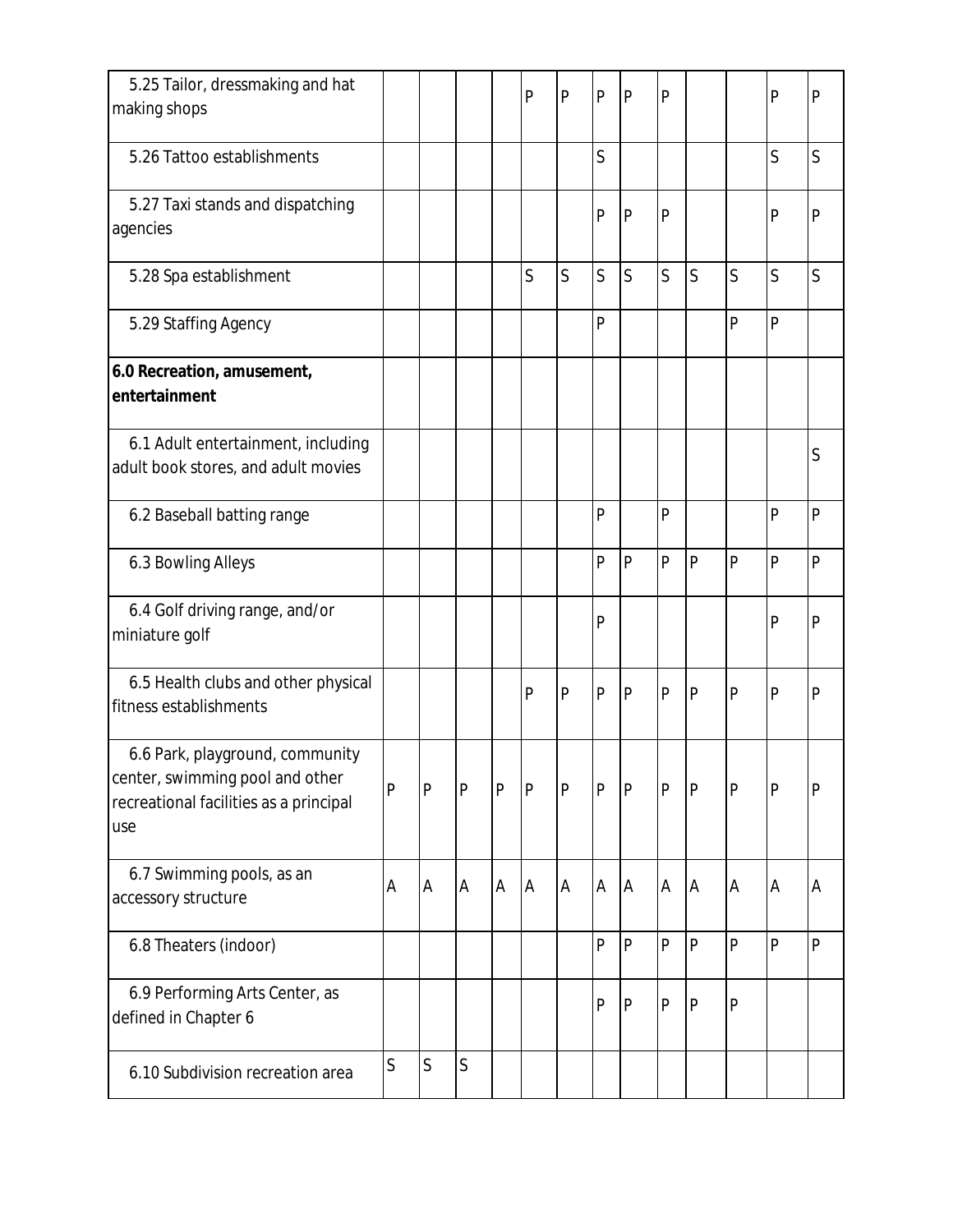| (private)                                                                                                                                  |  |  |  |              |              |              |              |              |              |              |
|--------------------------------------------------------------------------------------------------------------------------------------------|--|--|--|--------------|--------------|--------------|--------------|--------------|--------------|--------------|
| 6.11 Film Production or Recording<br>Studio                                                                                                |  |  |  | P            |              |              |              |              | P            | $\mathsf{P}$ |
| 7.0 Manufacturing, processing,<br>creating, repairing, renovating,<br>painting, cleaning, assembling of<br>goods, merchandise or equipment |  |  |  |              |              |              |              |              |              |              |
| 7.1 Manufacturing operations<br>conducted entirely within fully<br>enclosed permanent building, not<br>otherwise specified                 |  |  |  | P            |              |              |              |              | P            | $\mathsf{P}$ |
| 7.2 Manufacturing operations<br>conducted within fully enclosed<br>building with outdoor storage, not<br>otherwise specified               |  |  |  |              |              |              |              |              | $\mathsf{P}$ | $\mathsf{P}$ |
| 7.3 Manufacturing operations that<br>conduct some operations outside fully<br>enclosed building                                            |  |  |  |              |              |              |              |              |              | P            |
| 7.4 Baking Plants                                                                                                                          |  |  |  |              |              |              |              |              |              | P            |
| 7.5 Catering and commercial<br>kitchens                                                                                                    |  |  |  | P            |              |              |              |              | P            | P            |
| 7.6 Cold storage plants                                                                                                                    |  |  |  |              |              |              |              |              |              | $\mathsf{P}$ |
| 7.7 Craft brewery                                                                                                                          |  |  |  | $\mathsf{S}$ | S            | $\mathsf S$  | S            | $\mathsf{S}$ | $\mathsf{P}$ | $\mathsf{P}$ |
| 7.8 Craft distillery                                                                                                                       |  |  |  | $\mathsf{S}$ | $\mathsf{S}$ | $\mathsf{S}$ | <sub>S</sub> | S            | P            | $\mathsf{P}$ |
| 7.9 Dry cleaning plants                                                                                                                    |  |  |  |              |              |              |              |              |              | S            |
| 7.10 Enameling, painting or plating,<br>except artist's studios                                                                            |  |  |  |              |              |              |              |              | P            | P            |
| 7.11 Millworks                                                                                                                             |  |  |  |              |              |              |              |              | P            | $\mathsf{P}$ |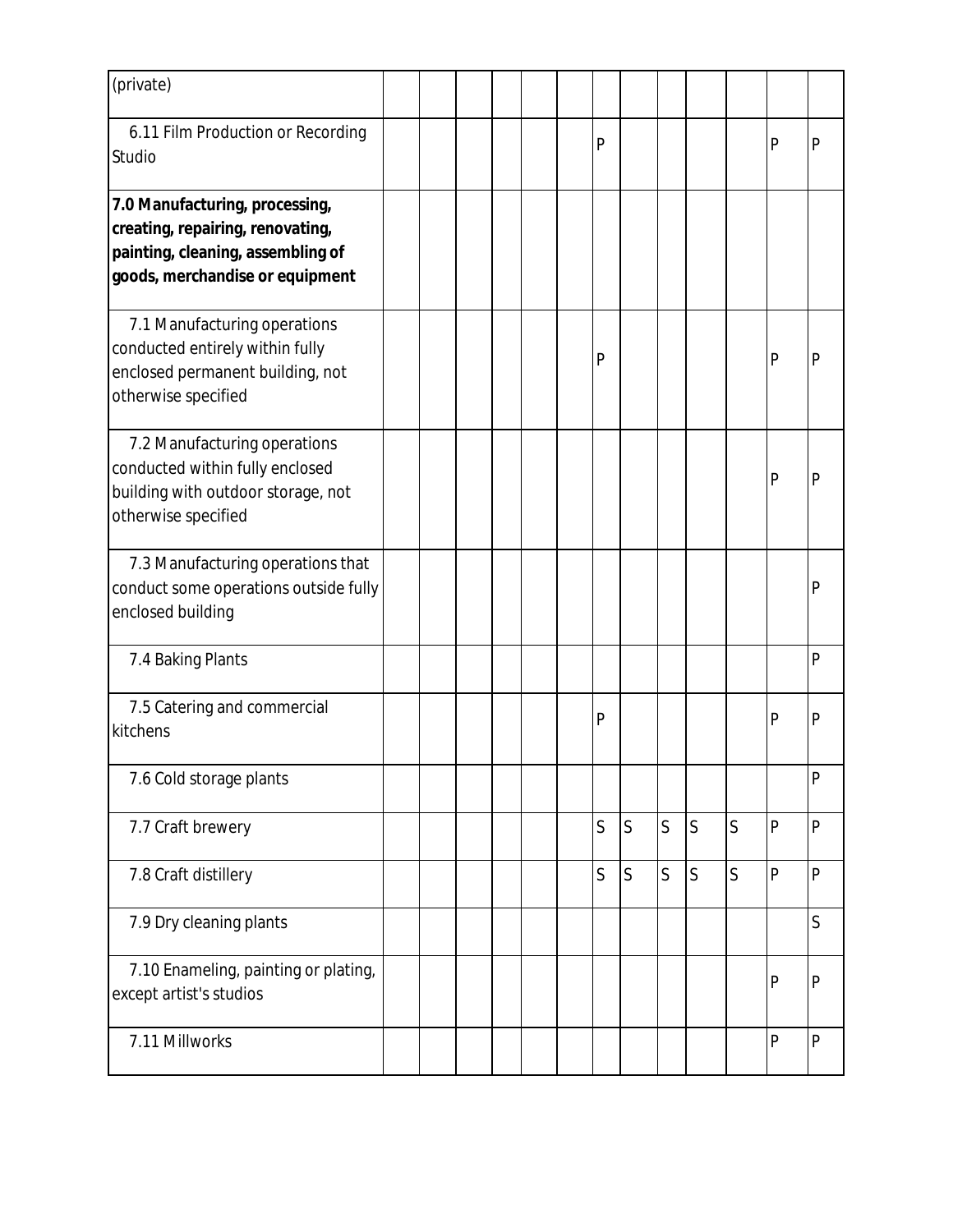| 7.12 Newspaper offices and             |  |  |  |   |   |   |              |   |                |              |
|----------------------------------------|--|--|--|---|---|---|--------------|---|----------------|--------------|
| printing plants, incidental to such    |  |  |  |   |   |   |              |   | $\mathsf{P}$   | $\mathsf{P}$ |
| offices                                |  |  |  |   |   |   |              |   |                |              |
| 7.13 Packaging and assembly            |  |  |  |   |   |   |              |   | P              | P            |
|                                        |  |  |  |   |   |   |              |   |                |              |
| 7.14 Printing and publishing plants    |  |  |  |   |   |   |              |   |                | $\mathsf{P}$ |
|                                        |  |  |  |   |   |   |              |   |                |              |
| 7.15 Soft drink bottling and           |  |  |  |   |   |   |              |   | $\mathsf{P}$   | $\mathsf{P}$ |
| distribution plants                    |  |  |  |   |   |   |              |   |                |              |
|                                        |  |  |  |   |   |   |              |   |                |              |
| 7.16 Tire retreading and recapping     |  |  |  |   |   |   |              |   |                | $\mathsf{P}$ |
| plants                                 |  |  |  |   |   |   |              |   |                |              |
| 7.17 Innovator space                   |  |  |  | S | S | S | $\mathsf{S}$ |   | $\overline{P}$ | P            |
|                                        |  |  |  |   |   |   |              |   |                |              |
| 8.0 Storage and Parking                |  |  |  |   |   |   |              |   |                |              |
|                                        |  |  |  |   |   |   |              |   |                |              |
| 8.1 Parking structures, multi-level, a |  |  |  | S | S | S | S            | S | <sub>S</sub>   | S            |
| primary use                            |  |  |  |   |   |   |              |   |                |              |
| 8.2 Storage of goods not related to    |  |  |  |   |   |   |              |   |                |              |
| sale or use of those goods on the      |  |  |  |   |   |   |              |   |                |              |
| same lot where they are stored (see    |  |  |  |   |   |   |              |   |                |              |
| Subsection 240-13(h)(2), Outdoor       |  |  |  |   |   |   |              |   |                |              |
| Storage Standards                      |  |  |  |   |   |   |              |   |                |              |
|                                        |  |  |  |   |   |   |              |   |                |              |
| 8.2.1 Building material or other       |  |  |  |   |   |   |              |   |                |              |
| outdoor storage yards as a principal   |  |  |  |   |   |   |              |   | $\mathsf{P}$   | P            |
| use                                    |  |  |  |   |   |   |              |   |                |              |
| 8.2.2 Building material or other       |  |  |  |   |   |   |              |   |                |              |
| outdoor storage                        |  |  |  | А |   |   |              |   | A              | A            |
|                                        |  |  |  |   |   |   |              |   |                |              |
| 8.2.3 Truck terminal - carting,        |  |  |  |   |   |   |              |   |                | $\mathsf{P}$ |
| moving or hauling terminal or yard     |  |  |  |   |   |   |              |   |                |              |
| 8.2.4 Cold storage and freezer         |  |  |  |   |   |   |              |   |                |              |
| lockers                                |  |  |  |   |   |   |              |   |                | $\mathsf{P}$ |
|                                        |  |  |  |   |   |   |              |   |                |              |
| 8.2.5 Self-storage                     |  |  |  | S |   |   |              |   | <sub>S</sub>   | S            |
|                                        |  |  |  |   |   |   |              |   |                |              |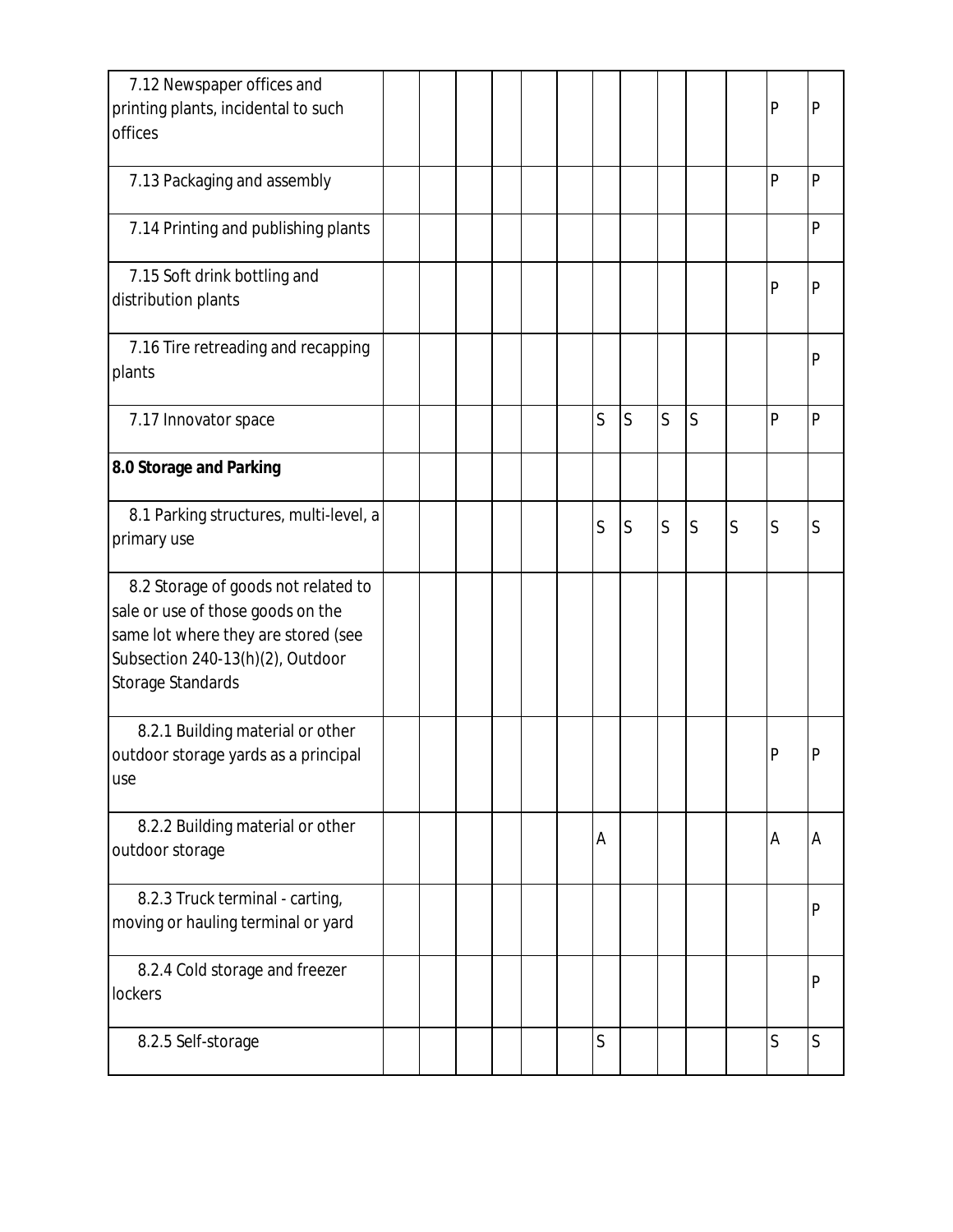| 8.2.6 Warehouse, storage or<br>distribution center as a principal use                                                                                                                                                                                                                                                                             |   |   |              |                |                |                         |                |                |              |                |                | $\mathsf{P}$   | $\mathsf{P}$ |
|---------------------------------------------------------------------------------------------------------------------------------------------------------------------------------------------------------------------------------------------------------------------------------------------------------------------------------------------------|---|---|--------------|----------------|----------------|-------------------------|----------------|----------------|--------------|----------------|----------------|----------------|--------------|
| 8.3 Parking of vehicles or storage of<br>equipment outside enclosed<br>structures where:<br>(i) vehicles or equipment are owned<br>by the person making use of the lot,<br>and<br>(ii) parking or storage is more than a<br>minor and incidental part of the<br>overall use made of the lot (such as an<br>auto dealership inventory storage lot) |   |   |              |                |                |                         |                |                |              |                |                | $\mathsf{P}$   | $\mathsf{P}$ |
| 8.4 Commercial dumpsters                                                                                                                                                                                                                                                                                                                          |   |   | Α            | $\overline{A}$ | $\overline{A}$ | $\overline{A}$          | $\overline{A}$ | $\overline{A}$ | A            | ΙA             | $\overline{A}$ | $\overline{A}$ | A            |
| 9.0 Services and enterprises related<br>to animals                                                                                                                                                                                                                                                                                                |   |   |              |                |                |                         |                |                |              |                |                |                |              |
| 9.1 Boarding and breeding kennels<br>and animal hospitals with outdoor<br>boarding of animals                                                                                                                                                                                                                                                     |   |   |              |                |                |                         |                |                |              |                |                | S              | S            |
| 9.2 Keeping of animals                                                                                                                                                                                                                                                                                                                            | A | A | A            | A              | A              | A                       | A              | A              | A            | $\overline{A}$ | A              | $\overline{A}$ | A            |
| 9.3 Veterinarian, including animal<br>hospitals, veterinary clinics with no<br>outdoor boarding of animals, and<br>county animal control shelter                                                                                                                                                                                                  |   |   |              |                | S              | $\vert$ S               | $\mathsf{S}$   | S              | S            | S              | S              | S              | S            |
| <b>10.0 Funeral Related Services</b><br>(Human and Animal Related)                                                                                                                                                                                                                                                                                |   |   |              |                |                |                         |                |                |              |                |                |                |              |
| 10.1 Cemetery                                                                                                                                                                                                                                                                                                                                     | S | S | $\mathsf{S}$ | S              | $\overline{S}$ | $\overline{\mathsf{S}}$ | S              | S              | $\mathsf{S}$ | S              | $\overline{S}$ | $\overline{S}$ | S            |
| 10.2 Crematorium                                                                                                                                                                                                                                                                                                                                  |   |   |              |                |                |                         | S              | S              |              |                |                | S              | S            |
| 10.3 Funeral home                                                                                                                                                                                                                                                                                                                                 |   |   |              |                |                |                         | $\mathsf{P}$   | $\mathsf{P}$   |              |                |                | $\mathsf{P}$   | P            |
| 11.0 Educational, cultural, religious,<br>philanthropic, social or fraternal uses                                                                                                                                                                                                                                                                 |   |   |              |                |                |                         |                |                |              |                |                |                |              |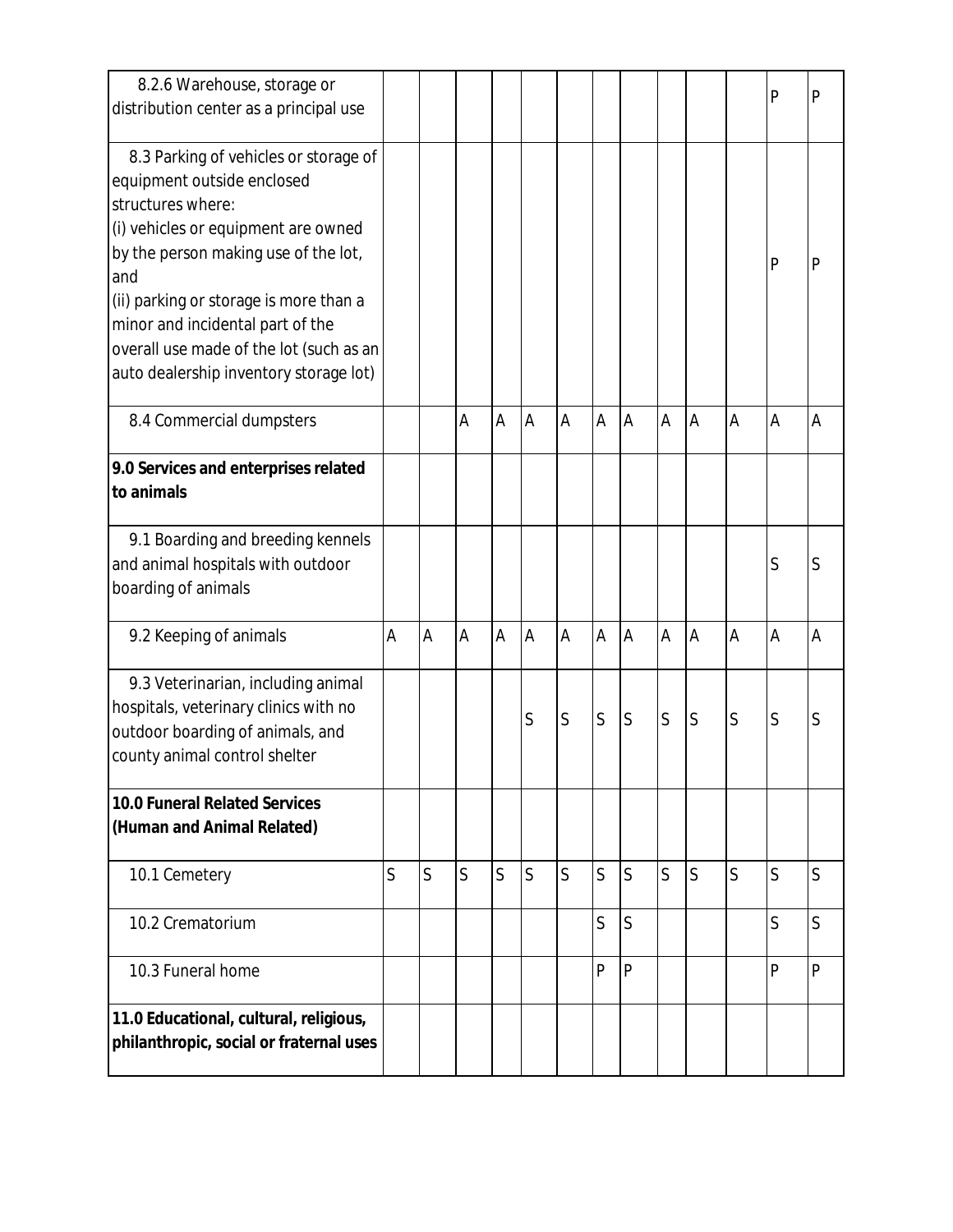| 11.1.1 Public and private schools<br>offering general education courses<br>(including associated grounds and<br>athletic and other facilities)              | $\mathsf{S}$ | $\mathsf{S}$ | $\mathsf{S}% _{T}=\mathsf{S}_{T}\!\left( a,b\right) ,\ \mathsf{S}_{T}=\mathsf{S}_{T}\!\left( a,b\right) ,\ \mathsf{S}_{T}=\mathsf{S}_{T}\!\left( a,b\right) ,\ \mathsf{S}_{T}=\mathsf{S}_{T}\!\left( a,b\right) ,\ \mathsf{S}_{T}=\mathsf{S}_{T}\!\left( a,b\right) ,\ \mathsf{S}_{T}=\mathsf{S}_{T}\!\left( a,b\right) ,\ \mathsf{S}_{T}=\mathsf{S}_{T}\!\left( a,b\right) ,\ \mathsf{S}_{T}=\mathsf{S}_{T}\!\left( a,b\right) ,\ \mathsf{S}_{T}=\math$ | $\mathsf{P}$ | $\mathsf{P}$ | P            | $\mathsf{P}$ | $\mathsf{P}$   | $\overline{P}$ | $\overline{P}$ | P              | $\mathsf{P}$ | P              |
|-------------------------------------------------------------------------------------------------------------------------------------------------------------|--------------|--------------|----------------------------------------------------------------------------------------------------------------------------------------------------------------------------------------------------------------------------------------------------------------------------------------------------------------------------------------------------------------------------------------------------------------------------------------------------------|--------------|--------------|--------------|--------------|----------------|----------------|----------------|----------------|--------------|----------------|
| 11.1.2 Trade or vocational schools                                                                                                                          |              |              |                                                                                                                                                                                                                                                                                                                                                                                                                                                          |              |              |              | P            | $\mathsf{P}$   | $\mathsf{P}$   | $\overline{P}$ |                | $\mathsf{P}$ | $\overline{P}$ |
| 11.1.3 College, universities,<br>community colleges (including<br>associated facilities such as<br>dormitories, office buildings, athletic<br>fields, etc.) |              |              |                                                                                                                                                                                                                                                                                                                                                                                                                                                          |              |              |              | $\mathsf{P}$ | $\mathsf{P}$   | $\overline{P}$ | P              | P              | $\mathsf{P}$ | $\mathsf{P}$   |
| 11.2 Assembly halls, including<br>union halls, conference halls, civic<br>halls and activities of a similar nature                                          |              |              |                                                                                                                                                                                                                                                                                                                                                                                                                                                          |              |              |              | P            | $\overline{P}$ | $\mathsf{P}$   |                |                | $\mathsf{P}$ | P              |
| 11.3 Libraries, museums, art<br>galleries, art centers, and similar uses<br>(including associated educational and<br>instructional activities)              |              |              |                                                                                                                                                                                                                                                                                                                                                                                                                                                          | $\mathsf{P}$ |              |              | P            | P              | $\mathsf{P}$   | $\overline{P}$ | P              | $\mathsf{P}$ | P              |
| 11.4 Places of worship and places<br>of assembly (including associated<br>residential structures for religious<br>personnel and associated buildings)       | S            | S            | $\vert$ S                                                                                                                                                                                                                                                                                                                                                                                                                                                | P            | P            | P            | $\mathsf{P}$ | $\overline{P}$ | P              | P              | $\mathsf{P}$   | $\mathsf{P}$ | P              |
| 11.5 Social, fraternal clubs and<br>lodges, union halls and similar uses                                                                                    |              |              |                                                                                                                                                                                                                                                                                                                                                                                                                                                          | $\mathsf{P}$ | P            | P            | P            | P              | $\mathsf{P}$   |                |                | P            | P              |
| 11.6 Clubs and lodges catering<br>exclusively to members and their<br>guests                                                                                |              |              |                                                                                                                                                                                                                                                                                                                                                                                                                                                          |              | P            | P            | P            | $\mathsf{P}$   | P              | P              | P              | P            | $\mathsf{P}$   |
| 12.0 Miscellaneous Public and Semi-<br><b>Public Facilities</b>                                                                                             |              |              |                                                                                                                                                                                                                                                                                                                                                                                                                                                          |              |              |              |              |                |                |                |                |              |                |
| 12.1 General public buildings and<br>uses, not including 12.x uses listed<br>below                                                                          | P            | P            | $\overline{P}$                                                                                                                                                                                                                                                                                                                                                                                                                                           | $\mathsf{P}$ | $\mathsf{P}$ | P            | P            | $\mathsf{P}$   | $\mathsf{P}$   | $\overline{P}$ | P              | P            | P              |
| 12.2 Communications facilities,                                                                                                                             | $\mathsf{S}$ | $\mathsf{S}$ | $\overline{\mathsf{S}}$                                                                                                                                                                                                                                                                                                                                                                                                                                  | $\mathsf{S}$ | $\mathsf{S}$ | $\mathsf{S}$ | $\mathsf{S}$ | <sub>S</sub>   | $\overline{S}$ | ls             | $\overline{S}$ | S            | S              |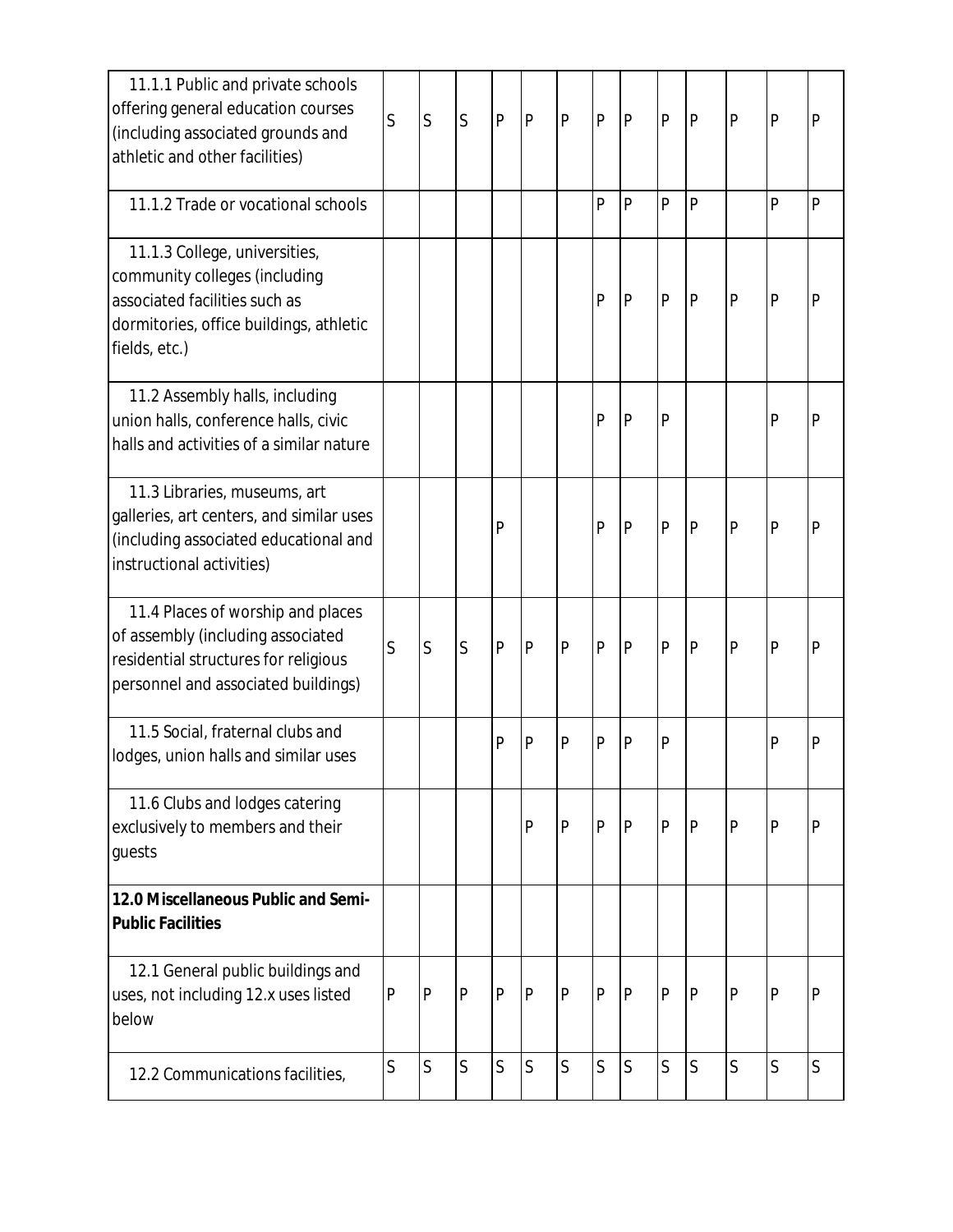| including cellular tower                                                                                                                                    |              |              |                |                 |              |   |              |              |              |                |                |                         |              |
|-------------------------------------------------------------------------------------------------------------------------------------------------------------|--------------|--------------|----------------|-----------------|--------------|---|--------------|--------------|--------------|----------------|----------------|-------------------------|--------------|
| 12.3 Collection Container (as an<br>accessory use)                                                                                                          |              |              |                |                 | Α            | A | A            | A            | A            | A              | A              | $\overline{A}$          | A            |
| 12.4 Emergency Services (Police,<br>Fire, EMS, Ambulance, Civil Defense)                                                                                    |              |              |                | $\overline{P}$  | $\mathsf{P}$ | P | P            | P            | $\mathsf{P}$ | $\mathsf{P}$   | $\mathsf{P}$   | $\mathsf{P}$            | $\mathsf{P}$ |
| 12.5 Solar energy system, accessory   A                                                                                                                     |              | A            | A              | A               | A            | A | A            | A            | A            | $\overline{A}$ | $\overline{A}$ | $\overline{A}$          | A            |
| 12.6 Solar energy system, principal                                                                                                                         |              |              |                |                 |              |   |              |              |              |                |                | S                       | $\mathsf{S}$ |
| 12.7 Utility transmission and<br>monitoring facilities                                                                                                      | S            | S            | S              | $\vert S \vert$ | S            | S | S            | $\mathsf S$  | S            | <sub>S</sub>   | $\mathsf{S}$   | S                       | $\mathsf S$  |
| 12.8 Freestanding mailbox                                                                                                                                   | A            | A            | A              | A               | A            | Α | A            | A            | A            | A              | A              | A                       | A            |
| 13.0 Agricultural, Forestry, Mining,<br><b>Quarrying Operations</b>                                                                                         |              |              |                |                 |              |   |              |              |              |                |                |                         |              |
| 13.1 Agricultural operations,<br>farming and forestry (on lots 3 acres<br>or greater)                                                                       | $\mathsf{P}$ | $\mathsf{P}$ |                |                 |              |   |              |              |              |                |                | $\overline{P}$          | P            |
| 13.2 Community Gardens                                                                                                                                      | S            | S            | $\overline{S}$ | $\vert$ S       | S            | S | $\mathsf{S}$ | $\mathsf{S}$ | S            | S              | $\overline{S}$ | $\overline{\mathsf{S}}$ | $\mathsf{S}$ |
| 13.3 Greenhouse and horticultural<br>nurseries                                                                                                              |              |              |                |                 |              |   | $\mathsf{P}$ |              | P            |                |                | $\overline{P}$          | P            |
| 13.4 Recycling center                                                                                                                                       |              |              |                |                 |              |   |              |              |              |                |                |                         | $\mathsf{P}$ |
| 14.0 Temporary Structures and<br>Special Events used in connection<br>with the construction of a permanent<br>building or for some non-recurring<br>purpose |              |              |                |                 |              |   |              |              |              |                |                |                         |              |
| 14.1 Temporary Outdoor Sales<br>Events                                                                                                                      |              |              |                |                 |              |   | Τ            | $\top$       | T            | T              | $\top$         | $\vert$ T               | $\mathsf{T}$ |
| 14.2 Mobile Food Unit                                                                                                                                       |              |              |                | Τ               | $\mathsf T$  | Τ | Т            |              | T            | T              | T              | $\overline{\mathsf{T}}$ | Τ            |